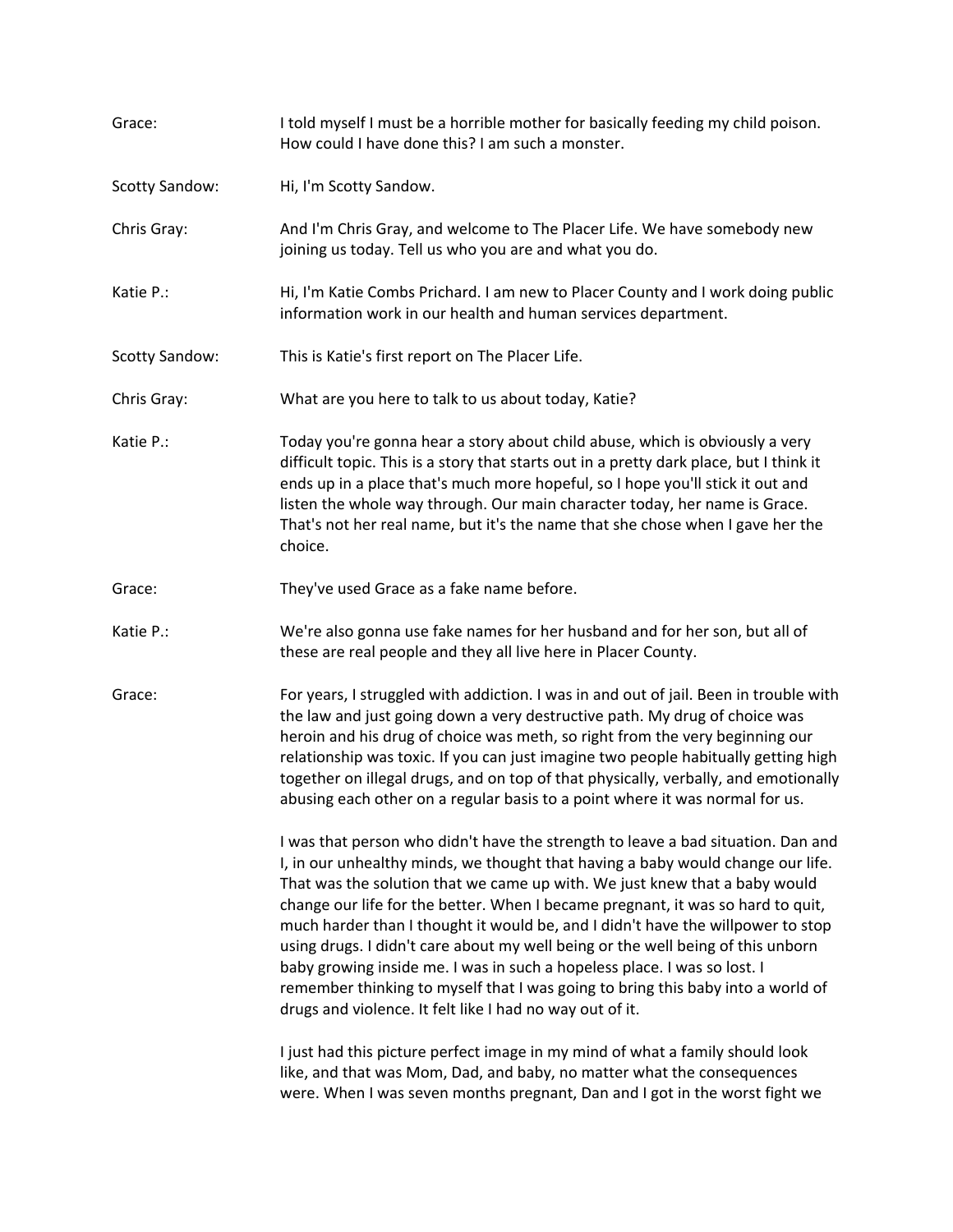had ever been in. I got two black eyes, a broken nose, my front three teeth were chipped, and I had scratches all over my face from my broken glasses. Dan was arrested and taken to jail for domestic violence and I was taken to the hospital. I remember sitting in the hospital bed thinking, I'm bringing this baby in a world of drugs and violence.

It took almost a month for my face to heal and look normal again. I was wearing a nose cast a week before my baby shower. Dan was still in jail when the baby was born. Our son was born four weeks early. Despite what I had done to my body because of drugs, thankfully, our son was healthy and I was able to go home two days later.

When our son was three weeks old, my addiction caught up to me. I was breastfeeding my child while using heroin and meth. I was basically feeding my child poison. My mom had found paraphernalia under my bed. She knew that I was breastfeeding and she immediately called the cops, which is what any loving person would do. She was only trying to protect her grandbaby. I was so angry. I blamed everyone else around me. I didn't take ownership for what I was doing. It took me a long time to realize that I was doing any kind of wrong. I blamed my wrong. I blamed Dan for the abuse. It was so easy for me to point at everyone else but myself. But that phone call saved my life.

When the cops found me, I was at Dan's house with our son. I was obviously under the influence. I could barely communicate with them. My speech was slurred. I couldn't make eye contact, and I had this newborn baby that I was holding. A social worker showed up and she told me that they needed to take our son to the hospital to make sure that he was okay. In that moment, I knew that they were going to take my son away. An ambulance showed up. The double doors opened. The medics lifted him up in the back of the ambulance, shut the doors, and they drove off. I just remember standing in the street, thinking to myself, how could this have happened? How in the world did I get in this place where my son is gone? Why am I not sad or crying? I remember not one tear fell from my eye. I was so numb, I couldn't feel a thing, and I just told myself I must be a horrible mother.

That night, I was taken to jail. I was taken to jail. I was charged with felony child endangerment, possession of drugs, under the influence, and paraphernalia. While I was in jail, I sobered up a little bit and another cop started to question me. I realized I had to make a decision. Was I going to continue down this destructive path I was on or am I going to do something different and be a present parent for my child that he needs and deserves?

I now had an open CPS case in Placer County.

Katie P.: I think Child Protective Services cases are pretty unthinkable to most people, but they actually take place more often than you'd think. I sat down with Eric Branson, who's an assistant director with Placer County's Children's System of Care, and I talked to him a little bit about that.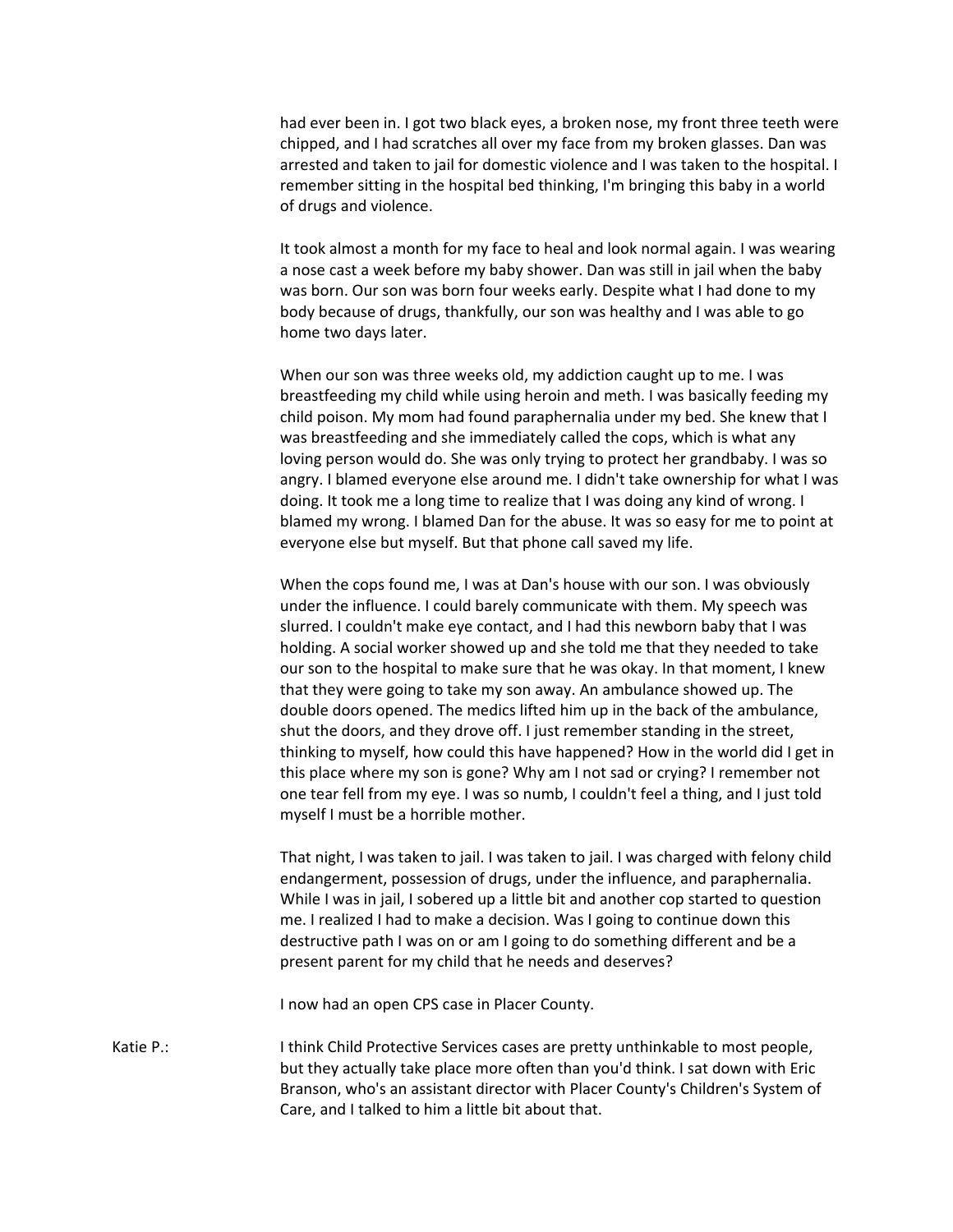How prevalent is child abuse and neglect here in Placer? How many referrals do you typically get in a year? Eric Branson: We get about 3500 calls or so. Of those, we probably evaluate out for lack of evidence and don't investigate at all about close to half of those. The remainder, we may do a brief investigation on some and close them quickly once we realize that there's no actual abuse going on. In terms of cases that get referred to our ongoing child welfare teams for an actual case, of those, the ongoing cases, there probably generally at any given time are around 300 to 325 ongoing cases that our folks are working. I think, relatively speaking, we're a wealthy county, and so I think sometimes that insulates people from recognition that we do have some significant child abuse issues. It can certainly take place at every socioeconomic level and class of society. Katie P.: Grace is really proof of that. She says she was never the type of person anyone would expect would become an abuser or an addict. Grace: I was the goody two shoes. I was that person. I was the person who I was that student who got good grades, had perfect attendance, never skipped school. I think the worst thing I did in high school was lie to go to a school dance, because my mom wouldn't let me. I grew up in a really strict household. My mom was very religious, so we went to Bible Studies three times a week. Did piano lessons for over 10 years, and my dad has a military background. We grew up in a very strict household. I had to set an example for my sisters to follow. Do your homework, get good grades, be respectful to your elders, and do what they ask. I did. I did all that. I was a good daughter. I was a good student. When I was old enough to get a job, I did, and I saved up my money and moved out for the very first time. Moving in a house with roommates who drank, among other things, I was very naïve going into this situation because I had never gone to a party where people drank in high school. I just wasn't that person. When I entered that world and was introduced to the party scene, I just thought, "Oh, this is normal. College students party. This is just what I'm supposed to do." I was that person who overdid it. Don't know why I didn't understand at the time why I would take it to another level, but right from the very beginning, I abused alcohol and I abused drugs. I jumped in the deep end. This disease, it is a disease. It doesn't discriminate. Any kind of person. It's a problem. It's a disease. It's like a cancer. If it goes left untreated, it can kill you. It'll take away your self-respect, your dignity. It'll take away anything important to you. It tears down relationships, families, friends. It'll take everything away from you. A few days after I was released from jail, I met my social worker. She is just the

sweetest lady you could ever meet. Gave me no reason not to like her, but I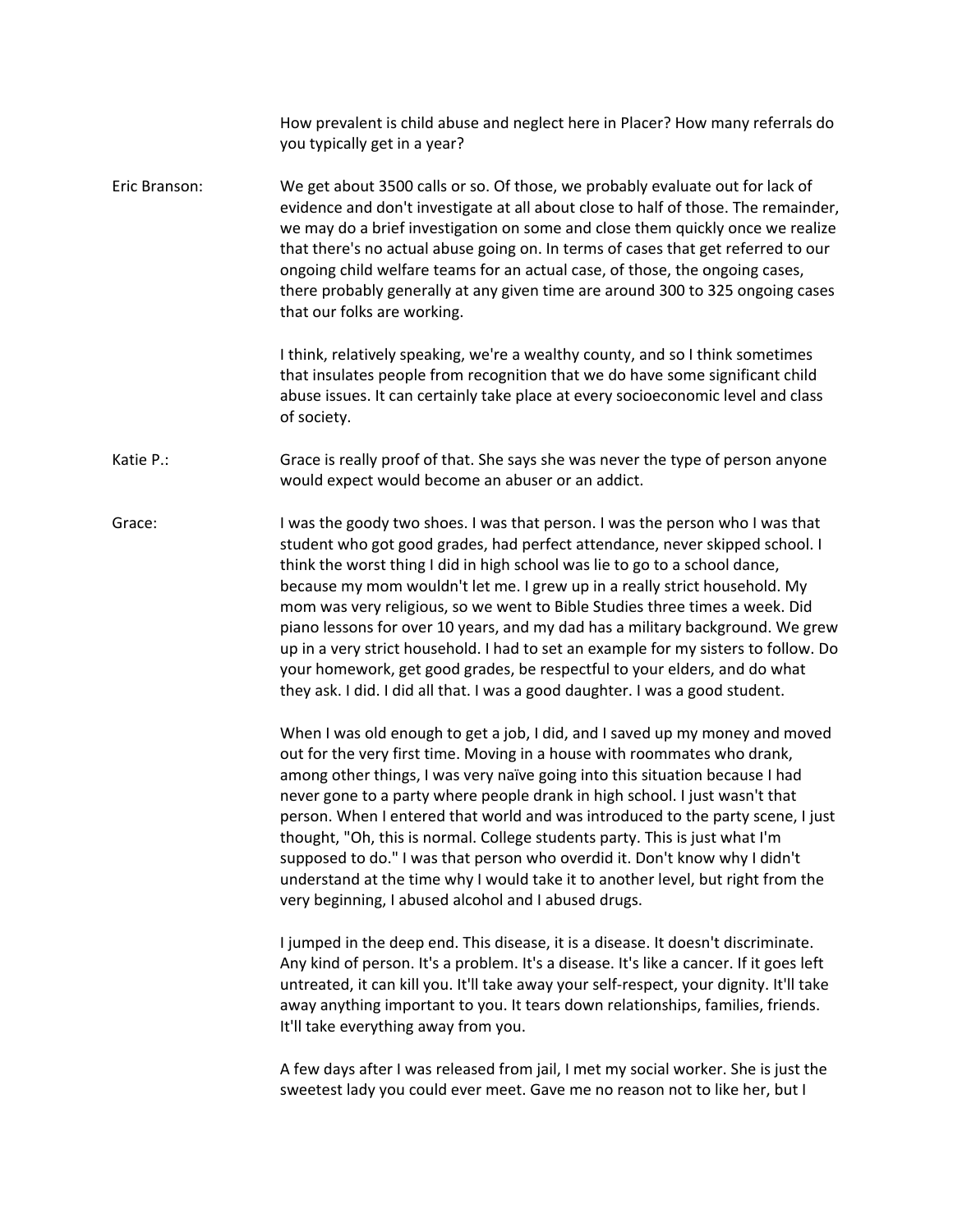absolutely resented her. I did not like her at all. Not one bit. She was this high authority figure in my life. I remember feeling like CPS had kidnapped my child and I'm the only one in this world who has the right to look over my baby.

Eric Branson: It's a natural feeling of resistance. You are interfering in one of the most intimate relationships in life, the relationship between a parent and a child. People are gonna naturally feel resistance towards you.

> We used to approach child abuse investigation as beginning to build our case for court immediately and moving towards potentially detention. Nowadays, what we do under a thing called Safety Organized Practice is we really try and pull together the family's support. We determine if we can provide safety or feel like there's safety in the home without detaining the child, because detaining a child provides a separate trauma for them, for a different reason. If there's any way that we can keep them in the home, but keep them safe. I want to emphasize that. I'm not saying we'd ever leave a vulnerable child unprotected. Then that's what we're making an effort to do. There's, all through California, more and more counties.

Grace: CPS in itself has such a negative connotation and it's hard for many to think of them as helping you. Because of how terrified I was that I'd never see my son again, I did whatever she asked. At that time, I had no idea what a gift it was having that CPS case open. It was really an opportunity to change my life for the better and have a life of quality, and that was the beginning of my journey.

> I had no idea the variety of ways that Placer County could help families, even in the most desperate of situations. My social worker asked me to do two things: check myself into drug and alcohol treatment, and therapy. I did both of those. I completed treatment. I am so grateful I was able to meet with a therapist because I was able to gain so much insight on myself and work through trauma I had experienced, and when I realized that these supports and services being offered to me are something that not everybody gets and as a parent, I'm learning tools of how to be the best parent, a healthy parent, for my son, so I took full advantage of it and reached out to people in the community. I started asking my social worker questions and told her I'd really benefit from domestic violence classes and parenting classes.

> I remember going to my parenting classes, and I still use the tools that I learned. I was able to see Riley twice a week for one hour, and they were supervised visits, but those two days of the week were such good days because every time I went to go see him, I took a bazillion pictures. He was a newborn baby at the time, and I just knew that he was going to grow so fast. At the same time, I knew eventually if I kept doing the right thing and I worked towards providing a safe and secure home for him, that I would get him back. I stayed patient, honest, open minded, and willing to the whole team of people around me who committed to helping me and invested their time in helping build my family up when they didn't have to, but they went out of their way because they believed in us, before I started believing in myself.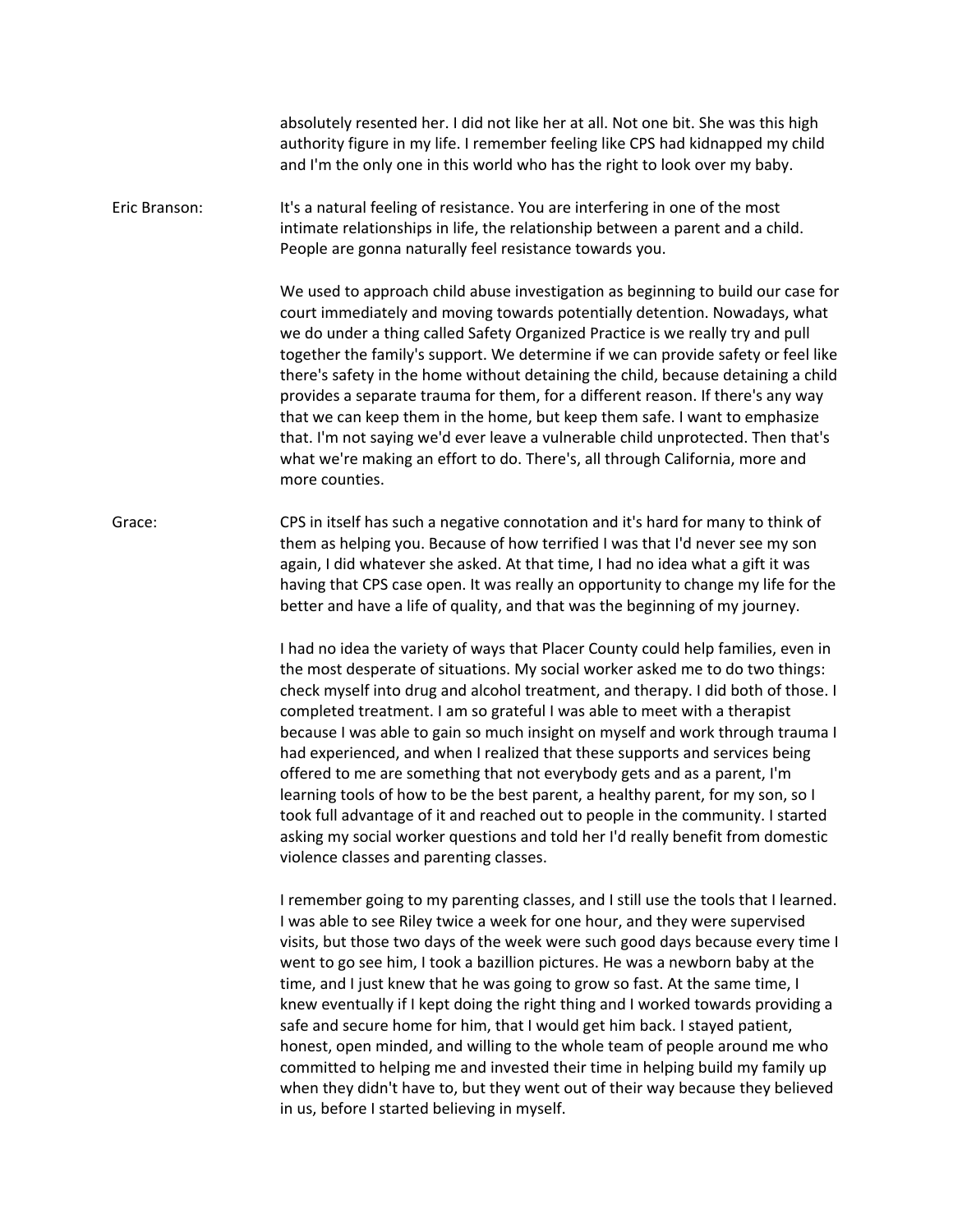| Katie P.:     | As Grace was kind of navigating this path, her partner was making a very similar<br>journey of his own.                                                                                                                                                                                                                                                                                                                                                                                                                                                                                                                        |
|---------------|--------------------------------------------------------------------------------------------------------------------------------------------------------------------------------------------------------------------------------------------------------------------------------------------------------------------------------------------------------------------------------------------------------------------------------------------------------------------------------------------------------------------------------------------------------------------------------------------------------------------------------|
| Grace:        | In the beginning, I feel like I was alone, and I told myself, my son only needs one<br>healthy parent to fall back on. I was working my butt off to do everything I could<br>to work on myself. I set a boundary with Dan and said, "You are just as much as<br>an addict as I am and you did just as much damage, and if you don't get help, it's<br>just not going to work and our son only needs one healthy parent, and it's<br>gonna be me. I can do this with or without you." Thankfully, he met me in the<br>middle and asked our social worker for the same treatment that I was getting.                             |
|               | Placer County Health and Human Services had a huge role in helping us dig<br>ourselves out of that deep hole that we were in, because at that time with no<br>jobs, our only income being CalWORKs, we didn't think it was possible to have a<br>place we could call our home. We were able to find low income housing in<br>Auburn, and we gained our first home as a family. Shortly after attaining our<br>first home, our CPS case closed because we were able to prove ourselves<br>healthy people and could provide a safe and secure home for our son.                                                                  |
| Katie P.:     | What's the bar for closing a case then?                                                                                                                                                                                                                                                                                                                                                                                                                                                                                                                                                                                        |
| Eric Branson: | We've changed our approach to that a little bit. What the law says is that you<br>have to provide reasonable services. The parents have to take advantage of<br>those services and show that they're making improvement. We're really<br>emphasizing the show they're making improvement now more over what<br>services they do because we realized over time just doing a checklist of services,<br>if you weren't really engaged or didn't care or were very involved doesn't<br>necessarily mean or prove that you are prepared to have your children back in<br>the home, or you've resolved the issues that are involved. |
| Grace:        | It took just a little less than a year until we were able to be independent and<br>have stability. Dan and I just recently celebrated our four year clean and sober<br>birthday. Our son has never seen us under the influence. He has never seen us<br>get in a physical, verbal fight.                                                                                                                                                                                                                                                                                                                                       |
| Katie P.:     | Tell me about Riley now and some of the things you enjoy most as a mother.                                                                                                                                                                                                                                                                                                                                                                                                                                                                                                                                                     |
| Grace:        | Riley is amazing. He's my world. I love him so much. Right now, he's four years<br>old and he'll be starting preschool next month. He's a big boy. He just upgraded<br>to a big boy bed. We just did that this last weekend, put together his big boy<br>bed. He's just my little miracle. I love him so much. He teaches me so much and<br>I'm just so happy that he's never witnessed any kind of abuse.                                                                                                                                                                                                                     |
| Katie P.:     | Do you think he'll ever tell him your story? Do you want him to know that?                                                                                                                                                                                                                                                                                                                                                                                                                                                                                                                                                     |
| Grace:        | His dad and I talk about it every once in a while. You know, I'm not sure. When it<br>comes time to  Of course, everything age appropriate when explaining to him,                                                                                                                                                                                                                                                                                                                                                                                                                                                             |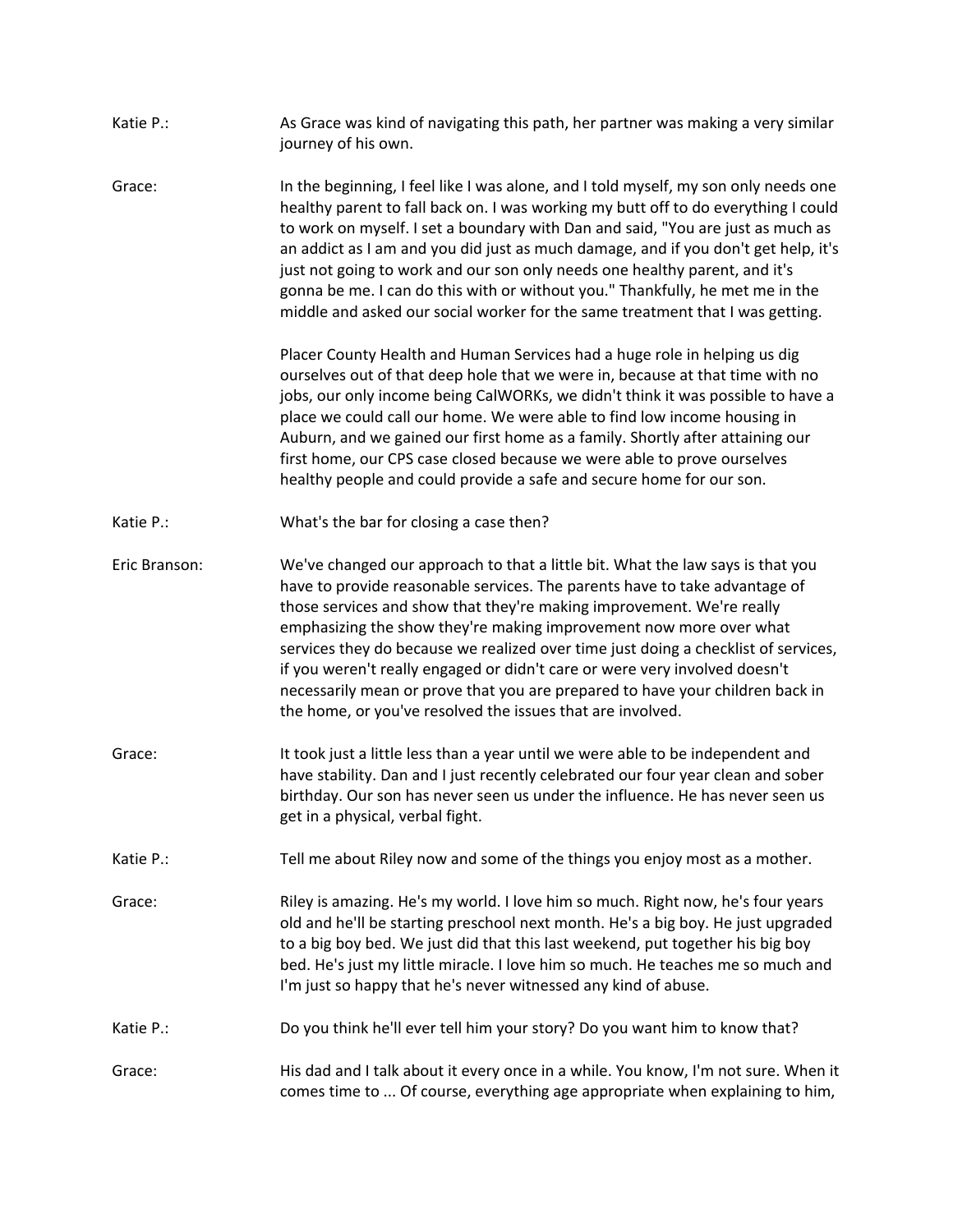|               | so when it comes time that he needs to be educated about how to build healthy<br>relationships, whether it's friends at school, friends at church, or a girlfriend, not<br>any time soon, we'll teach him what is safe and not safe. What kind of qualities<br>do you want to see in a friend or a partner. What things to look out for in<br>school. Of course we want to talk to him about addiction, drug addiction and<br>alcoholism. We want him to be aware of the negative things out there that can<br>take him down a dark path. As far as sharing our story, his dad and my story,<br>we'll cross that bridge when we get there.                                                                                                                        |
|---------------|-------------------------------------------------------------------------------------------------------------------------------------------------------------------------------------------------------------------------------------------------------------------------------------------------------------------------------------------------------------------------------------------------------------------------------------------------------------------------------------------------------------------------------------------------------------------------------------------------------------------------------------------------------------------------------------------------------------------------------------------------------------------|
| Katie P.:     | Even though Grace isn't sure about sharing all the details with her son, she does<br>share her story pretty regularly with other parents who are accused of abuse or<br>neglect. It's kind of her way of giving back.                                                                                                                                                                                                                                                                                                                                                                                                                                                                                                                                             |
| Grace:        | Today, I work for a nonprofit organization called Community Recovery<br>Resources, also known as CORE. We work with men and women who are<br>battling the disease of addiction. Some have a history of domestic violence.<br>Some are struggling with mental illness. Some struggle with a combination of all.<br>Today, I work directly with kids and I get to watch miracles happen as mothers<br>and fathers come to treatment trying to better their lives. I get to share with<br>them tools and resources that would help support them in creating that happy<br>and healthy family at home, and I get to believe in people, even when they<br>don't first believe in themselves. I find great value in that because that's where<br>it all started for me. |
|               | In addition to this, i also volunteer my time with Children's System of Care. I'm<br>one of the co-facilitators for the monthly dependency court parent orientation<br>class.                                                                                                                                                                                                                                                                                                                                                                                                                                                                                                                                                                                     |
| Eric Branson: | She's probably one of our primary people who's consistently volunteered to be<br>there and do a dependency court orientation for our new parents. A lot of these<br>people, you're meeting them on their worst day. This is the worst day they've<br>had, and whether or not they're reaching the bottom of the substance abuse<br>issue, and part of that consequence is they're gonna be without their kids for a<br>while, or a domestic violence situation that just spun out of control. That's the<br>mindset people are coming in with. They just know their kids are gone. They are<br>in foster care or with a relative. They're feeling really pretty despondent most of<br>the time.                                                                   |
|               | A lot of times, what's been so gratifying about this orientation is a lot of times,<br>they'll leave and they'll look. Their affect will look completely changed. It'll look<br>completely different because of the impact of hearing those stories from those<br>parents and realizing that what the county wants is really for them to reunify<br>with their parents, and that we'll give them every possible chance and resource<br>to do that, which we can say it all day long until we're blue in the face, but until<br>you hear it from a parent that's been through it, that's an entirely different<br>experience.                                                                                                                                      |